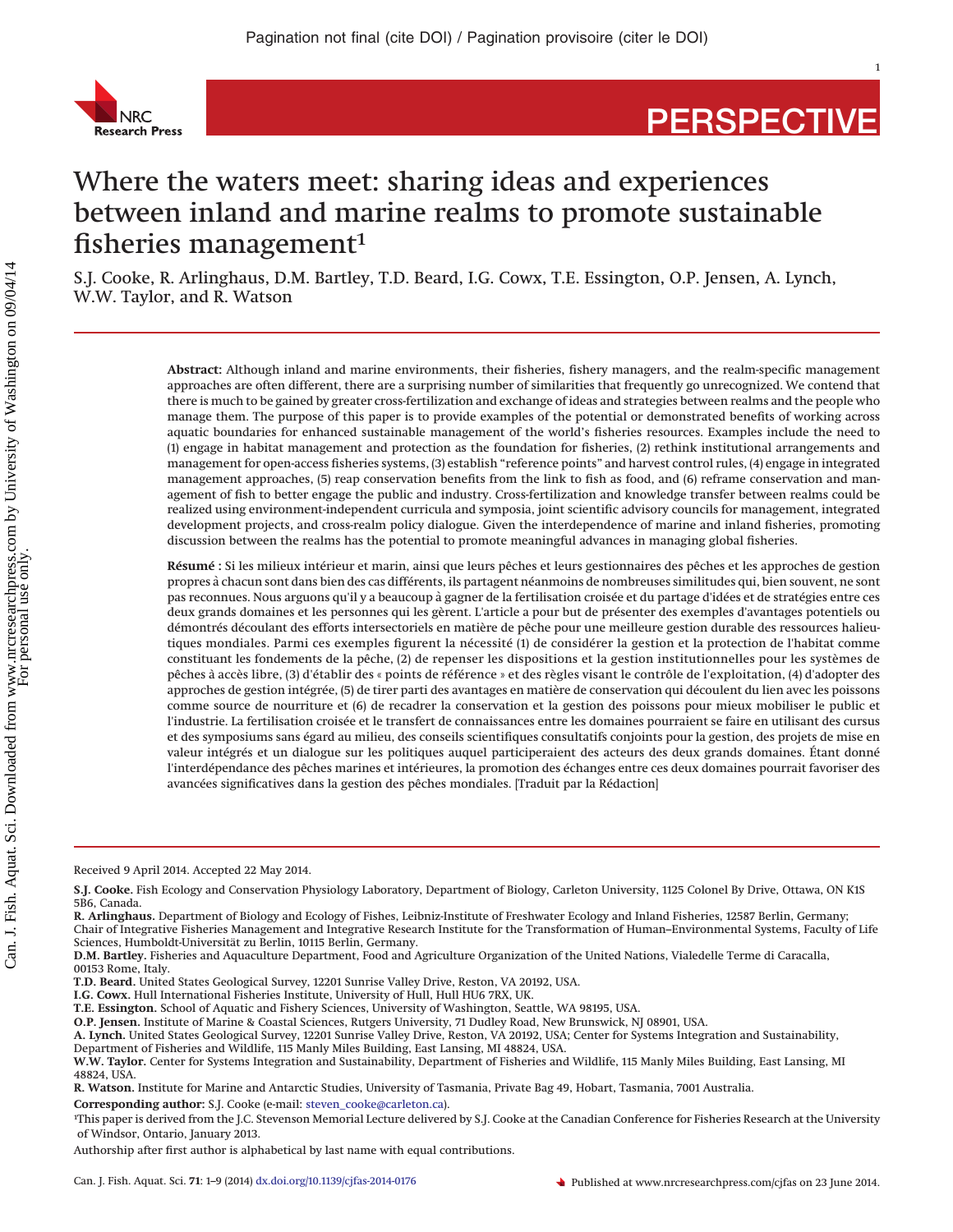#### **Introduction**

Charles Caleb Colton's quote (1824), "imitation is the most sincere form of flattery", is still used today, but in the scientific realm some might call imitation a form of plagiarism or "academic thievery" or simply assume that imitators are unable to come up with their own good ideas. In reality, scientists spend much of their time reading the literature and attending seminars and conferences in an attempt to learn about the state of the art and grasp novel, different, and hopefully innovative perspectives in hopes that these activities will influence their own thinking. Researchers then justifiably imitate, co-opt, and extend these ideas or methods into their own research and management programs. Ideas in science (arising from hypothesis testing) become contagious when "successful", which superficially may seem like imitation [\(Quinn and Dunham 1983;](#page-7-0) [Landy 1986\)](#page-7-1). However, when ideas cross boundaries, they are often viewed in new contexts and challenged with new data and tests [\(Cummings and Kiesler 2005\)](#page-6-0), making the synergies unique and important for advancement of our abilities to understand system dynamics and how to better manage for sustainable outcomes. The notion of multi- and interdisciplinary research has gained much traction over the past several decades in fisheries because of the many benefits of working across traditional boundaries [\(Klein 1990;](#page-7-2) [Repko 2008\)](#page-7-3), despite various cultural, institutional, and economic constraints [\(Boyer 1990;](#page-6-1) [Campbell 2005\)](#page-6-2). Indeed, having such training and professional networks and incorporating multidisciplinary approaches into one's research program is virtually expected for most contemporary scientific positions, and this is reflected in the personnel being hired in fisheries, aquatic science, and management [\(Arlinghaus et al. 2014\)](#page-6-3). Cross-sectoral and multidisciplinary approaches are also being adopted by the international development community to frame strategic work plans [\(FAO 2013\)](#page-6-4). When thinking or working across disciplinary lines, it is possible to overlook artificial divides or boundaries such as those related to taxa, geography, environment, method, and explanation.

In the fisheries world, the scientific community may be called "guilty" of promoting an artificial boundary between the marine and freshwater (herein called inland) realms. The divide of realms between marine and inland fisheries may simply stem from the way such resources are managed by different institutions and governance systems. Moreover, marine and inland fisheries sciences have emerged from different scientific traditions. The dominant paradigms have involved single species population dynamics in marine systems and more limnology, ecosystembased approaches in inland fisheries, sometimes complemented by an agrarian view of culture-based management of lakes and rivers similar to insights gained in pond aquaculture [\(Arlinghaus](#page-6-5) [et al. 2008\)](#page-6-5). There are obvious differences in hydrologic, zoogeographical, and ecological conditions when comparing the vast oceans with the many smaller lakes and rivers, and there are similar differences in the scale of the operation of most fisheries in marine or inland waters. Nevertheless, there is much to learn from each other, and many ecological principles are reasonably similar. There is large potential to learn about different ways of approaching and solving fisheries management problems (or failed attempts) from the other realm, "imitating" when it makes sense to do so. Indeed, we argue that ideas should not have boundaries if they represent general truths about the structure and function of the world. Using the apparent and commonly exercised artificial divide between the inland and marine realms as an example, we demonstrate how sharing ideas and experiences across boundaries have the potential to advance scientific understanding and management for sustainable outcomes.

Despite the existence of a range of ecological particularities that mainly stem from the vastly different spatial scales characterizing marine and freshwater ecosystems, many ecological processes that govern aquatic systems transcend marine and freshwater boundaries [\(Arlinghaus et al. 2008;](#page-6-5) [Lapointe et al.](#page-7-4) [2014\)](#page-7-4). Hence, there should be many commonalities in the ecological laws that govern fish production in both environments (e.g., in terms of stock–recruitment relationships, trophic cascades, and metapopulation structure). While there will probably remain a largely historical separation among management and policy in marine and inland fisheries (perhaps best exemplified by the fact that most management agencies deal with either one realm or the other), it is time to merge the different research traditions and integrate the quantitative population modelling that has dominated marine fisheries science with the more ecosystem-based approach to fish production that has been prevalent in inland fisheries [\(Arlinghaus et al. 2008\)](#page-6-5).

We strongly believe that sharing ideas and experiences between inland and marine realms is vital to sustainable fisheries, perhaps, never more so than now, when overfishing and habitat alteration in both environments has resulted in a global fisheries crisis [\(Allan et al. 2005;](#page-5-0) [Worm et al. 2009\)](#page-8-0). Very specific management strategies and policies have been developed to address overfishing and habitat issues in both realms; we contend there is much that could be gained by considering other ideas that could be shared between realms to promote sustainable fisheries. We recognize that there is certainly no panacea in fisheries approaches and policies, given that fisheries and associated habitat and social context within both realms — marine and inland — are often different in scope, context, and objective and thus may demand unique policy solutions and approaches for sustainable resource management. Yet, there are also many striking similarities, especially between small-scale coastal marine and small-scale inland fisheries, which are important to recognize. To foster dialogue, here we have generated a list of six examples of the potential or demonstrated benefits of sharing ideas between marine and freshwater realms based on the diverse knowledge of the author team. We hope that by doing so this exercise will foster greater interaction, advance sustainable fisheries policy formation and implementation in both environments, and help to eliminate the largely artificial divide between marine and inland realms.

#### **1. Engage in habitat management and protection as the foundation for fisheries**

For decades, habitat has been regarded as the foundation for fisheries management and the conservation of productive ecosystems, particularly in inland systems and coastal marine environments, with much research performed on how various anthropogenic activities influence fish habitat and fisheries production [\(Minns et al. 1996\)](#page-7-5). In light of the pervasive freshwater and marine coastal habitat alteration that has been associated with industrialization, most developed countries today conduct various habitat rehabilitation, maintenance, and protection activities that recognize not only discrete critical habitats but also recognize the importance of connectivity among habitat [\(Minns](#page-7-6) [2001\)](#page-7-6). Advances in fish habitat science and restoration ecology in inland fisheries have identified a variety of habitat protection, rehabilitation, and enhancement activities (including direct inwater activities and indirect activities such as preservation of riparian zones; [Roni et al. 2008\)](#page-7-7) that also foster productive fisheries or at least aim to rebuild them [\(Cowx and Welcomme 1998;](#page-6-6) [Welcomme 2001\)](#page-7-8). Similar to the situation in freshwater systems, habitat can also exert a strong influence on the state of marine fishery resources, in particular in coastal areas and for estuarinedependent fishes (usually nursery areas such as mangroves, reefs, and seagrass beds) where efforts are increasingly focussing on both protecting and restoring habitats [\(Beck et al. 2001\)](#page-6-7). Benthic marine fish, in particular, have an inherent connection to physical habitat [\(Peterson et al. 2000\)](#page-7-9).

Although critical habitat or essential fish habitat is important in some marine fisheries management schemes [\(Rosenberg et al.](#page-7-10)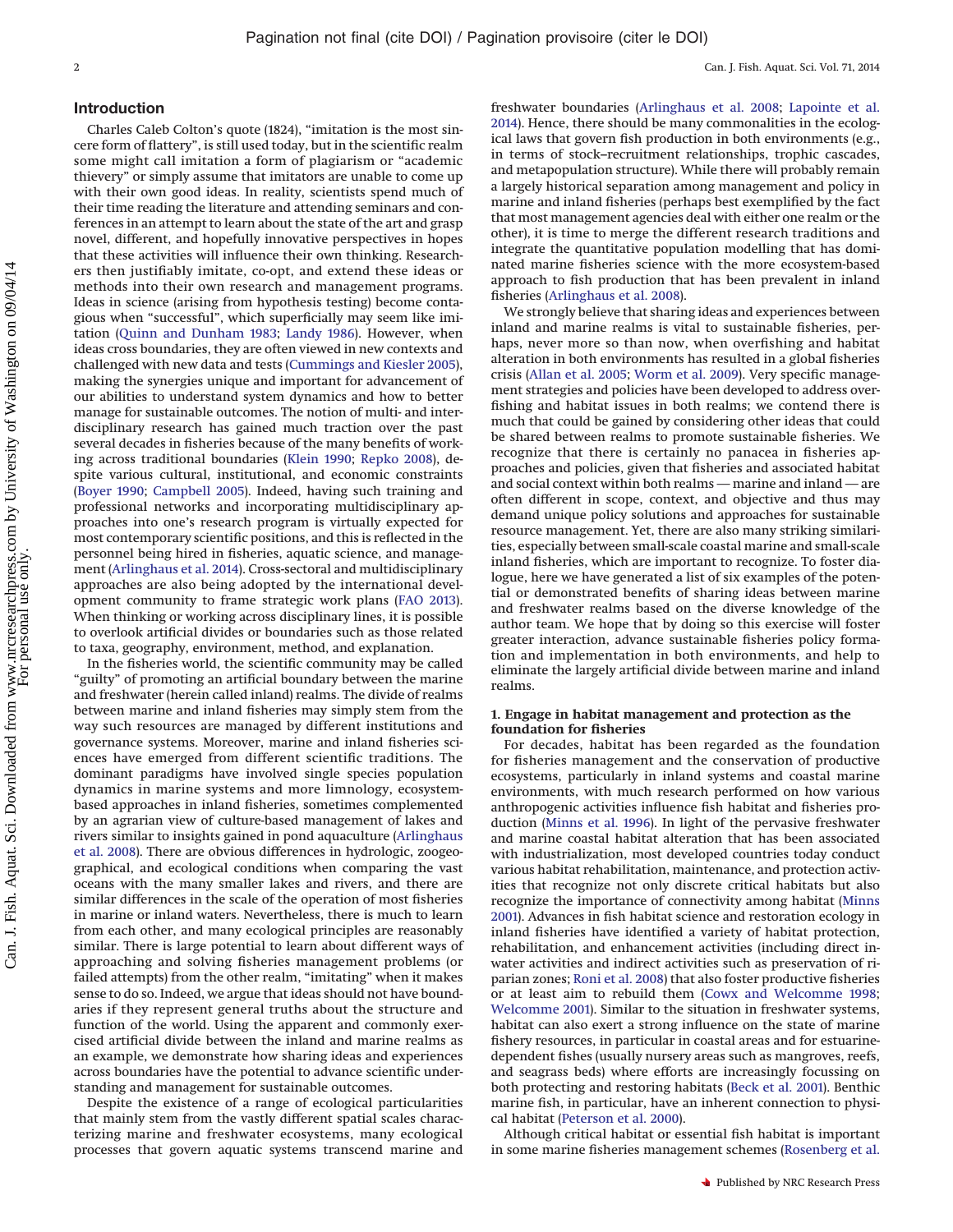[2000\)](#page-7-10), marine fish habitat has not historically been actively protected, managed, or restored to the same extent as freshwater systems aside from a few exceptions (e.g., artificial reef programs [\(Bortone 2006\)](#page-6-8) and the publicity arising from habitat alteration caused by fishing practices [\(Jennings and Kaiser 1998\)](#page-7-11)). To some degree, this can be explained by the large dependence of many marine fisheries on pelagic habitats, where there is little need to structurally manage habitat other than avoiding pollution (e.g., by microplastics). However, ocean physics and chemistry may still affect pelagic habitat, and in some species, there is a strong link between the physiochemical oceanographic elements of habitat structure (e.g., fronts and eddies) and larval production [\(Bakun](#page-6-9) [2006\)](#page-6-9). We are now beginning to develop habitat models that define these often transient pelagic habitat features [\(Manderson](#page-7-12) [et al. 2011;](#page-7-12) [Palamara et al. 2012\)](#page-7-13). In some cases, governance structures impede habitat protection given that marine fisheries are managed by different entities (e.g., federal agencies or international bodies) than those that are tasked with protecting estuarine or coastal habitats (e.g., state–provincial–regional agencies). Inshore systems, however, are subject to many of the same threats experienced by inland habitats and thus would benefit from similar protections and enhancement efforts (e.g., as has been done for some altered seagrass habitats; [Paling et al. 2009\)](#page-7-14). Although habitat management for coastal regions is certainly becoming more common, such as efforts to identify and protect essential fish habitat in marine systems [\(Benaka 1999\)](#page-6-10), there is an opportunity to better share knowledge (successes and failures) between realms. In fact, meta-analyses in fresh water have shown that many habitat management schemes fail to deliver intended benefits, calling attention to issues of scale and rigor for habitat management to be effective [\(Stewart et al. 2009\)](#page-7-15). Given that habitat protection is usually more effective and less costly than habitat restoration [\(Hobbs and Harris 2001\)](#page-7-16), concerted efforts to protect aquatic habitat will benefit freshwater, marine, and diadromous fish, and an experimental, ideally replicated effort is needed to fully understand the effects of habitat management in both marine and inland systems.

#### **2. Rethink institutional arrangements and management for open-access fisheries systems**

In many fisheries, overuse of resources has frequently been attributed to "the commons" problem (i.e., "tragedy of the commons"; [Hardin 1968\)](#page-7-17). In this economic model, the benefits of resource extraction by fishing accrue to the individual, while the costs of overfishing are shared over all stakeholders, creating an economic incentive for individuals to maximize personal profit over long-term societal sustainability goals [\(Clark 1990\)](#page-6-11). Cooperative behavior leading to more sustainable resource use can emerge among communities, provided there is trust and social capital developed by long-term interactions, evolution of socially held norms, graduated sanctioning, and long-term rights to organize and co-manage, as well as strong leadership and availability of high quality monitoring information [\(Ostrom et al. 1999;](#page-7-18) [Gutiérrez et al. 2011;](#page-6-12) [Cinner et al. 2012\)](#page-6-13). We might actually anticipate that resource-conserving collective behavior might be more easily achieved in smaller-scale coastal or inland ecosystems given that interactions of local resource users are generally more intimate and long-term, and the dependency on local resources may be stronger (reducing the potential for "roving bandits" phenomena; [Berkes et al. 2006\)](#page-6-14), but there is little empirical evidence that this is actually the case [\(Daedlow et al. 2011\)](#page-6-15). Concerns about "invisible" collapses of open-access inland fisheries have been accumulating [\(Post et al. 2002\)](#page-7-19). As such, there have been calls for greater use of effort controls and other regulations in fresh water to curtail the tragedy of the commons similar to the marine environment [\(Cox and Walters 2002\)](#page-6-16).

Indeed, effort controls (such as limited seasons or days-at-sea and limited entry fisheries) are commonly used to manage openaccess marine fisheries, especially when catch monitoring is unaffordable or impractical [\(Melnychuk et al. 2012\)](#page-7-20). Yet, in inland systems, these tools are utilized much less commonly and are often confronted with much scepticism by the angling constituency [\(Cox and Walters 2002\)](#page-6-16). Although effort controls frequently underperform more data-intensive output controls in commercial marine fisheries [\(Melnychuk et al. 2012\)](#page-7-20), they are an important part of a diverse fishery management toolkit. Along with other less data-demanding approaches, such as protected areas (e.g., [Halpern 2003;](#page-6-17) [Stewart et al. 2007\)](#page-7-21), effort limitations play a valuable role and can be particularly useful to support data-poor fisheries. Fisheries managers might be able to specifically protect high-exploitation sites through use of these approaches and should increasingly do so in freshwater systems to avoid the tragedy of the commons.

When considering protected areas as one means to redirect effort away from sensitive or depleted populations, marine resource managers and scientists have recognized the geographical and political scales necessary to cover all aspects of organismal life cycles [\(Botsford et al. 2003\)](#page-6-18), have identified optimal configuration and siting criteria [\(Rassweiler et al. 2012\)](#page-7-22), and are addressing societal opposition to reduced fishing opportunities [\(Klein](#page-7-23) [et al. 2008\)](#page-7-23). In some marine protected areas (MPAs), such as the Great Barrier Reef Marine Park, zonation is widely used to achieve multiple stakeholder objectives and satisfy diverse stakeholder needs [\(Kenchington and Day 2011\)](#page-7-24). Although there are several papers advocating the use of effort controls [\(Cox and Walters](#page-6-16) [2002;](#page-6-16) [Arlinghaus 2006\)](#page-6-19) and protected areas in freshwater systems (e.g., [Abell et al. 2007;](#page-5-1) [Suski and Cooke 2007\)](#page-7-25), there have been relatively few controlled experiments or published studies to document their effectiveness and utility, and there seems to be the latent belief that harvest regulations (e.g., creel limits, size-based harvest limits) can "do the job" satisfactorily in most inland fisheries without the need for effort controls [\(FAO 2012\)](#page-6-20). Moreover, in some freshwater systems, there is a lack of enforcement capacity given the dispersed nature of inland fisheries, which makes the use of output controls challenging [\(FAO 2010\)](#page-6-21). Indeed, because vessels are generally smaller in inland waters, they can get to the resource quickly and then disappear quickly such that monitoring for compliance needs to be constant, which given the value of the resource, is relatively expensive in freshwater systems. While various vessel monitoring systems are now commonplace in marine environments, similar GPS-based systems could become more prevalent at least in the larger freshwater systems.

Conservation of freshwater fishes has rarely been a criterion in the design of existing terrestrial protected areas [\(Saunders et al.](#page-7-26) [2002\)](#page-7-26). As a consequence, most are wholly inadequate for conservation of freshwater fishes [\(Abell et al. 2007\)](#page-5-1). For example, the extensive US National Park system encompasses the habitat of only 18% of highly imperiled freshwater fish species in the USA and is generally open to fishing [\(Lawrence et al. 2011\)](#page-7-27). Inland protected areas have usually involved seasonal closures to protect spawning populations of fish but have not protected the entire watershed for political reasons. Where protected areas are established in fresh water, they are usually confined to the water body per se, when the threats are often external to the aquatic ecosystem creating a scale mismatch [\(Arlinghaus et al. 2002\)](#page-6-22). Experiences from the marine realm in particular could rapidly advance the evaluation and potential use of effort controls and protected areas in fresh water for enhancing fisheries sustainability, but the establishment of these measures will need to consider the greater diversity of anthropogenic threats to inland fisheries and the greater fragmentation of their habitats than most of those located in the marine realm [\(Cowx and Portocarrero 2011\)](#page-6-23).

### **3. Establish "reference points" and harvest control rules**

Reference points, such as  $F_{\rm MSY}$  (rate of fishing mortality that gives maximum sustainable yield) or *B<sub>MSY</sub>* (biomass leading to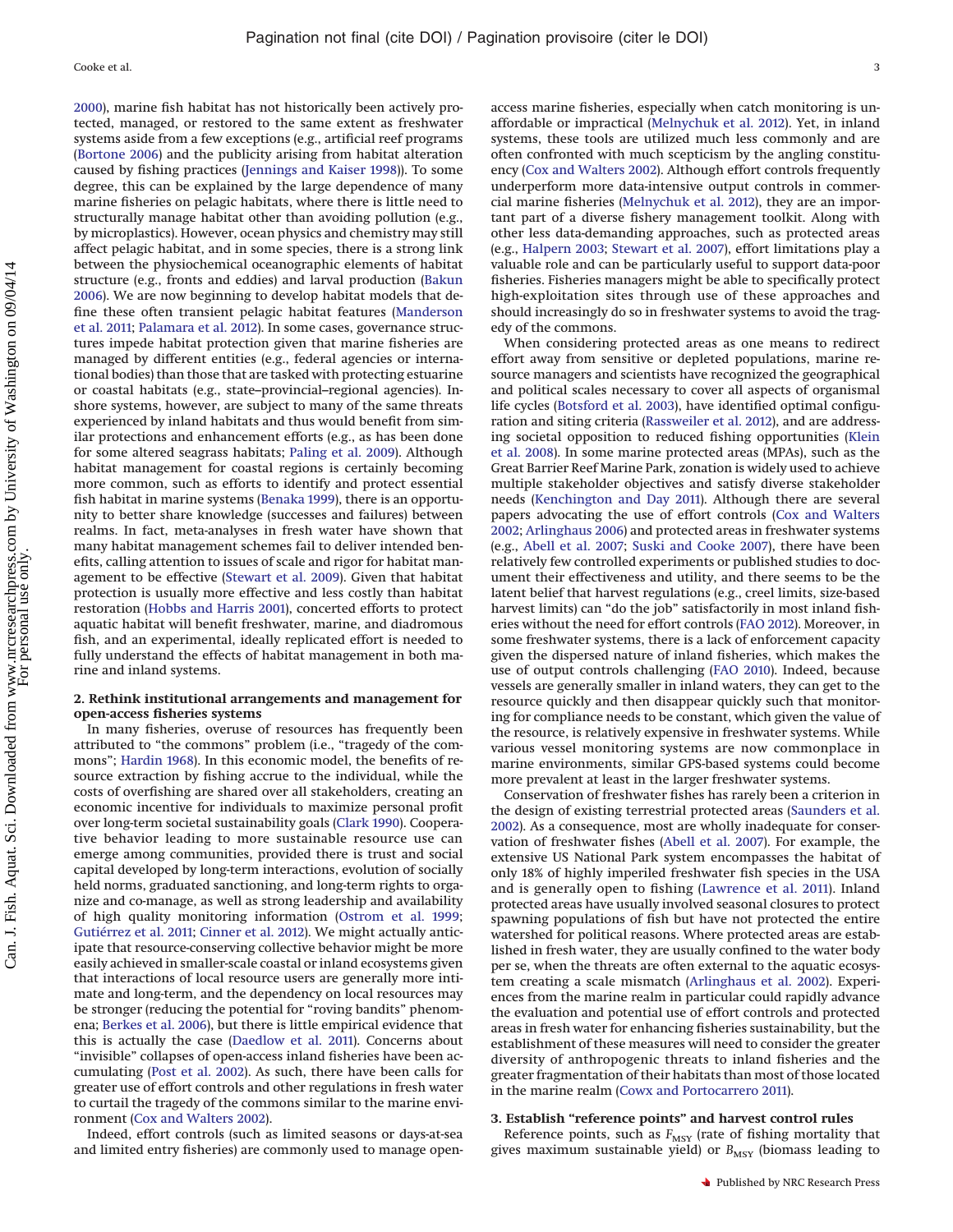maximum sustainable yield), have a long tradition in marine industrial fisheries [\(Caddy and Mahon 1995\)](#page-6-24) and have successfully been used to inform the public about the global state of marine fish stocks [\(Worm et al. 2009\)](#page-8-0). However, despite the existence of reference points, the number of depleted fish stocks has been increasing globally, which suggests that this approach is not entirely effective without proper control and sanctioning [\(FAO 2012\)](#page-6-20). Nevertheless, reference points serve as transparent benchmarks against which to judge the state of fish populations (e.g., to determine if they are overfished), which in turn triggers pre-agreed management responses, often called harvest-control rules, in many marine fisheries. These rules prescribe responses to curtail fishing mortality to maintain sustainability. The usual approach to inform reference points in marine fisheries is to use some form of stock assessment (e.g., catch-at-age models, virtual population analyses, or surplus production models; [Quinn and Deriso 1999\)](#page-7-28), but no such tradition exists in most inland fisheries.

Although limitations of reference points and associated assessments are well-known and most marine stocks still lack rigorous stock assessments [\(Thorson et al. 2012\)](#page-7-29), assessment of stock status relative to a reference point offers many benefits. In particular, monitoring combined with a reference point and a control rule allows for decisions about transparent, rapid management responses to unfavourable stock status (e.g., low abundance or, less commonly, low average size) to be made before a collapse occurs. This system allows for a more rapid response as the management response has been "pre-negotiated" with stakeholders. Of course, the initial development of the control rule can be quite contentious, but when negotiations with stakeholders about thresholds and management responses to crossing them happen before a crisis and within a transparent, mutually agreed upon decisionmaking process, it can curtail many future conflicts.

In inland fisheries, reference point-based management is far less prevalent [\(Welcomme 2001\)](#page-7-8) compared with the marine fisheries in developed countries [\(Caddy and Cochrane 2001\)](#page-6-25), and some of the common reference points used in marine fisheries, such as *B*<sub>lim</sub> (biomass limit), are rarely, if ever, used in inland fisheries. Also, alternative management objectives that may, for example, better serve recreational fisheries, such as optimal social yield, are rarely in operational use [\(Johnston et al. 2010\)](#page-7-30). Data-hungry process-based stock assessments are unlikely to be implemented in most inland fisheries, simply because there are too many fisheries and an insufficient monitoring capacity [\(Welcomme 2001;](#page-7-8) [Post et al. 2002\)](#page-7-19). However, there exist a range of less demanding approaches for stock assessment that may be useful when judged against predetermined reference points. For example, lengthbased metrics may serve as useful indicators of overfishing in inland fisheries [\(Welcomme 2001\)](#page-7-8).

Developing reference points, even those based on data-poor assessments, that are tailored to particular fisheries within local contexts and budgetary constraints may provide a rigorous decisionmaking environment. There is particular potential for reference point-based management in the many larger inland fisheries where the local and regional economic importance of the fishery justifies scientific monitoring similar to marine fisheries (e.g., Laurentian Great Lakes, Lake Constance in Germany, Nile perch (*Lates niloticus*, Latidae) fisheries in Lake Victoria).

The value of reference point management approaches for inland fisheries have been demonstrated for walleye (*Sander vitreus*) fisheries in Wisconsin. During the late 1980s, the State of Wisconsin was tasked with development of a management strategy to allow for joint harvest of walleyes on 861 lakes by tribal spear fishers and recreational fishers in lakes in Wisconsin's ceded territory in response to tribal treaty obligations [\(Hansen et al. 1991\)](#page-7-31). The Wisconsin Department of Natural Resources (WI DNR) chose to develop a management strategy based on harvest quotas (a distinctly marine fisheries notion), because tribal spearing was classified as a highly efficient method of harvest, akin to commer-

cial fishing [\(Hansen et al. 2000\)](#page-7-32). The tribal spear fishery had a direct harvest quota based on maintaining a one-in-forty risk of exceeding a 35% exploitation rate on walleye [\(Hansen et al. 1991\)](#page-7-31). Additionally, inland recreational harvest was modified by reducing daily bag limits to account for the tribal harvest (i.e., utilizing the self-regulatory notion that is the backbone of inland fisheries management; [Hansen et al. 2000\)](#page-7-32). Using regulatory approaches from both marine and inland fishery experiences allowed the WI DNR to maintain acceptable risk levels of maximum sustained exploitation with minimal risk to the walleye populations and allowed the State of Wisconsin to maintain management authority over ceded territory fisheries. Learning and using approaches from both inland and marine management realms (including reference points that rarely are used in inland systems; [Mace 1994\)](#page-7-33) can have beneficial results for long-term sustainability of fisheries.

#### **4. Engage in integrated management approaches**

Freshwater and coastal systems are socially and ecologically complex; there are numerous nonfishing related sectors that compete with fisheries production and impact access to clean and abundant water and fish (e.g., municipal use, agriculture, energy production, urbanization; [Richter et al. 1997;](#page-7-34) [Cowx et al. 2010\)](#page-6-26). In fact, in freshwater systems, the fisheries sectors (including recreational) and their associated harvests represent just one of the many water resource users [\(Arlinghaus et al. 2002\)](#page-6-22). Consequently, integrated catchment-based management involving multiple sectors is common in fresh water [\(Collares-Pereira and Cowx 2004\)](#page-6-27). However, it is important to note that the main objectives of many of the catchment-based initiatives do not often include inland fisheries enhancement or sustainability, so there is still room for more inclusive processes [\(FAO 2012\)](#page-6-20). For example, for many lake basin and river basin authorities, fisheries issues are often not included in their mandate [\(FAO 2006\)](#page-6-28). Yet, there are obvious benefits from including fish production impacts into these integrated multiple sectors management plans, not the least of which is the resolution of many stakeholder conflicts [\(Arlinghaus 2005\)](#page-5-2).

Conversely, in pelagic marine systems the commercial fishing sector has frequently been regarded as the sole or primary user of fisheries resources [\(Halpern et al. 2008\)](#page-7-35). However, this is changing as offshore energy development, marine aquaculture, transportation, telecommunication, and other human priorities exert a growing influence on marine ecosystems (e.g., [Pelc and Fujita](#page-7-36) [2002;](#page-7-36) [Benetti et al. 2006\)](#page-6-29). Marine systems may involve as many sectors as the freshwater realm if one were to look at the issue at an appropriate spatial scale, noting that this scale is typically much larger in the offshore marine realm. Indeed, the multiple sectors in the marine realm typically operate over much greater areas (e.g., ocean shipping, oil exploration) and often, but not always, are spatially segregated (i.e., shipping channels generally not adjacent to oil platforms). As such, there may be less direct association among marine sectors compared with freshwater or inshore systems where sectors physically operate more closely together. Moreover, marine systems are inherently larger, which makes the attitude that there is "room for all" more prevalent. Addressing multiple impacts on marine resources demands integrated management plans similar to those existing in some freshwater catchments.

Although an ecosystem approach to assessment, governance, and management is currently a hot topic in marine systems [\(Link](#page-7-37) [2002;](#page-7-37) [Jennings 2004;](#page-7-38) [FAO 2003\)](#page-6-30) and has perhaps been most successful in terms of integrated coastal zone management [\(Forst](#page-6-31) [2009\)](#page-6-31), the concept has also been practiced for quite some time in freshwater systems [\(Garcia 2008\)](#page-6-32), often under the auspices of integrated management approaches not principally motivated by fisheries (e.g., [Heathcote 1998\)](#page-7-39). Watersheds supporting Pacific salmon (*Oncorhynchus* spp.) have benefited from an ecosystem approach [\(Spence et al. 1996\)](#page-7-40), as well as the Laurentian Great Lakes [\(Vallentyne and Beeton 1988\)](#page-7-41).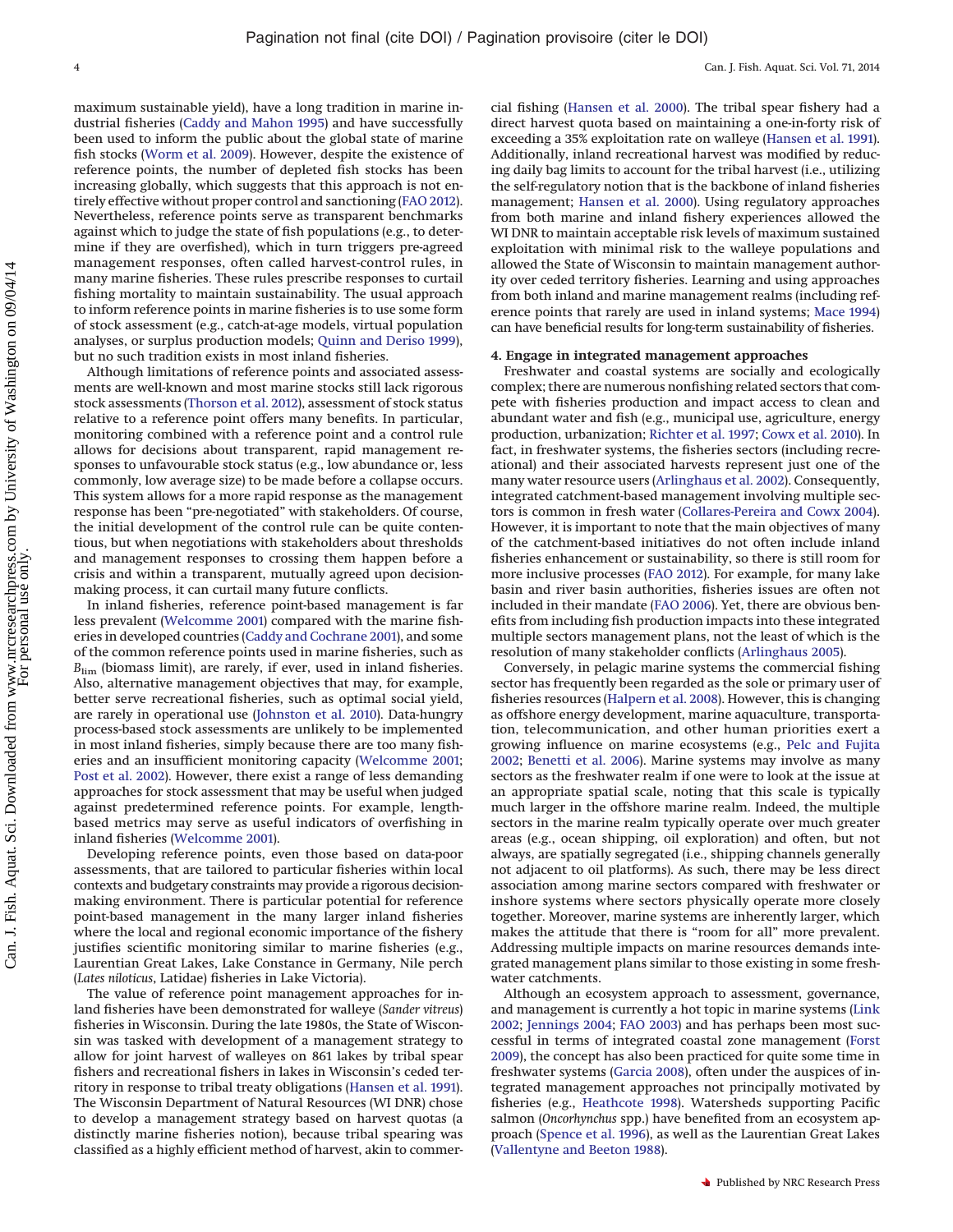Cooke et al. 5

In both the marine and inland context, communicating the value of fishery resources during integrated plan development is critical because activities by nonfishing sectors (e.g., agriculture, dredging for telecommunication cables) may negatively impact the fish and associated fisheries. To communicate the value of fishery resources, better monitoring and assessment of fish populations, household dynamics, and economic impacts of fisheries is essential. Some assessments have shown that providing for fisheries along with other uses of fresh water can be very costeffective [\(FAO 2014\)](#page-6-33). Quantifying the full range of ecosystem services provided by fish could be particularly useful in marine fisheries (early steps under way through the Natural Capitol Project and the Marine INVEST tool), something well underway in freshwater systems at least at a regional scale [\(Cowx and](#page-6-23) [Portocarrero 2011;](#page-6-23) [Ziv et al. 2012\)](#page-8-1). In marine systems, most information on ecosystem services and biodiversity values are specific to fisheries [\(Worm et al. 2006\)](#page-7-42) and could thus be broadened (e.g., [Duarte 2000\)](#page-6-34). With these values at the table, an integrated management plan would consider the costs and benefits of alternative management interventions and their consequences for all affected parties. Scenario planning exercises and management strategy evaluations may be useful tools to facilitate plan development. When fisheries are at the margin of public exposure, it will be critical to ensure that fisheries interests are well represented, which is of particular concern of the many smaller inland fisheries that are often marginalized in the public discourse [\(Cooke et al. 2013\)](#page-6-35).

#### **5. Reap conservation benefits from the link to fish as food**

Both freshwater and marine fishes provide important sources of protein, essential fatty acids, minerals, and trace elements. However, marine fish products are more commonly traded on international markets [\(Delgado et al. 2003\)](#page-6-36) and consequently achieve greater societal recognition and partly higher market values. Globalization and associated international trade has broadened the conservation constituency well beyond fishers and their local community, associated with the substantial economic, nutritional, and political value of fisheries. Many conservation organizations have exploited the link between overfishing, trade, consumer demand, and public conservation concern through awareness campaigns and labeling of sustainable seafood [\(Gutiérrez et al.](#page-6-37) [2012\)](#page-6-37), a concept only very recently used in inland fisheries [\(Cooke](#page-6-38) [et al. 2011;](#page-6-38) [FAO 2011\)](#page-6-39). However, what may be most important from these initiatives is the constant subtle reminder of fisheries as an environmental issue in the wider public sphere, which fosters dialogue and political action, including resources, to curtail overfishing and generate sustainable fisheries and allow for dialogue on fish habitat needs for fish production.

Many inland fisheries, by contrast, are marginalized in the public eye and government decision-making, suffering from higherpriority competing water uses, such as agriculture, flood control, or hydropower [\(Arlinghaus et al. 2002\)](#page-6-22). The result of the lack of public attention on inland fisheries and their essential habitats in many countries, including developed ones, is that the public seems unaware of the links among fish production, habitat change, overfishing, and sustainability for inland fisheries, while the opposite often holds for many marine fisheries [\(Cooke et al.](#page-6-35) [2013\)](#page-6-35). For example, every time a consumer picks up a can of dolphin-safe labeled tuna, they are reminded of fishery bycatch in marine systems [\(Teisl et al. 2002\)](#page-7-43), and market demand for sustainable seafood then serves as a reminder of the importance of fisheries and conservation as a joint endeavour. The resulting labels for marine fisheries are by no means uncontroversial (e.g., [Jacquet](#page-7-44) [and Pauly 2007;](#page-7-44) [Froese and Proelss 2012;](#page-6-40) [Gutiérrez et al. 2012\)](#page-6-37), but the strength of the market enables countries to apply trade leverage, an important means to change national and foreign fishing policy [\(Parker 1999\)](#page-7-45). Though sustainable commercial fishing can

be a key driver of political influence, international trade organizations often limit the use of trade sanctions to force fishery conservation measures (e.g., the World Trade Organization ruled against the use of dolphin-safe labeling on tuna sold in the USA). Consequently, we must not underestimate the power of consumer preference and demand or trade sanctions to enforce conservation measures across borders, particularly in the case of many inland fisheries, which are not traded on global markets.

Relative to the marine realm, the economic importance of inland fisheries (dominated by recreational and artisanal fisheries; [Welcomme 2011\)](#page-7-46) is often underappreciated and undervalued by society at large [\(Beard et al. 2011;](#page-6-41) [Brummett et al. 2013\)](#page-6-42), inter alia, because most inland fisheries products are predominately traded regionally, locally, or used for household consumption only. The lack of formal structured markets does not imply, of course, that inland fisheries are any less important for food security, and indeed in many developing countries they are vital (e.g., sub-Saharan Africa, Asia, Amazon basin; [FAO 2010;](#page-6-21) [Welcomme et al.](#page-7-47) [2010\)](#page-7-47). From Asian rice paddies, for example, nearly 100 animal species are used for food and medicine that are simply not recorded in any formal dataset or market analysis [\(Halwart and](#page-7-48) [Bartley 2005\)](#page-7-48). The lack of explicit economic value makes it difficult to consider inland fisheries when trading off between fisheries and other activities such as hydropower development [\(Brummett](#page-6-42) [et al. 2013\)](#page-6-42). In addition, inland fisheries statistics reported by the FAO are considered underestimates and largely not reported individually by species but as "NEI" (not elsewhere identified; [FAO](#page-6-21) [2010;](#page-6-21) [Welcomme et al. 2010;](#page-7-47) [Welcomme 2011;](#page-7-46) [De Graaf et al., in](#page-6-43) [press\)](#page-6-43), which also reduces exposure of the importance of inland fisheries to scientists and all users of global fisheries databases.

Inland fisheries systems, like small-scale coastal systems, thus require improved and comprehensive monitoring and reporting efforts to demonstrate their biological, social, and economic status and importance, which has been well developed for many years in large-scale marine systems (e.g., [Pauly et al. 2005;](#page-7-49) [Dyck](#page-6-44) [and Sumaila 2010\)](#page-6-44). Of particular importance is the need to document the magnitude and value of inland, as well as small-scale coastal, fisheries in developing countries (e.g., using household surveys to clarify importance of inland fisheries for food security, poverty alleviation and local community prosperity; see [Beard](#page-6-41) [et al. 2011;](#page-6-41) [De Graaf et al., in](#page-6-43) press). Improved information on status and trends in global inland fisheries, similar to current monitoring of global marine fisheries, can then provide compelling information that is of interest not only to formal governance institutions but also to the general public (e.g., [FAO 2009;](#page-6-45) [Anticamara](#page-5-3) [et al. 2011\)](#page-5-3) and may foster conservation actions also in the inland realm similar to the situation in the marine environment.

#### **6. Reframe conservation and management of fish to better engage the public and industry**

Engaging the public to generate support for national or even global responsible fishery initiatives (e.g., changing human behaviour such as consumer decisions, voting) is valuable, and practitioners in the marine realm have generally had more success compared with the freshwater realm [\(Cooke et al. 2013\)](#page-6-35). Nonetheless, across both realms there is certainly a need to better engage the public in issues of fisheries conservation. Inland fisheries conservation has often been framed in terms of protecting or restoring local fisheries and ecosystems (i.e., place-based conservation such as "Keep Tahoe Blue" and "Save the Don River"), often focused on species of recreational value [\(Granek et al. 2008\)](#page-6-46) or on occasion some imperilled non-game species (e.g., [Collares-Pereira](#page-6-47) [et al. 1999;](#page-6-47) [Cooke et al. 2005\)](#page-6-48) in developed nations. In part, this focus stems from the primacy of threats to physical habitat of freshwater fishes and the small scales of many freshwater ecosystems. In some cases this may reflect the fact that some threats are perceived to be very specific to a locality (e.g., hydropower dam), with any conservation initiatives being local to the threat. Addi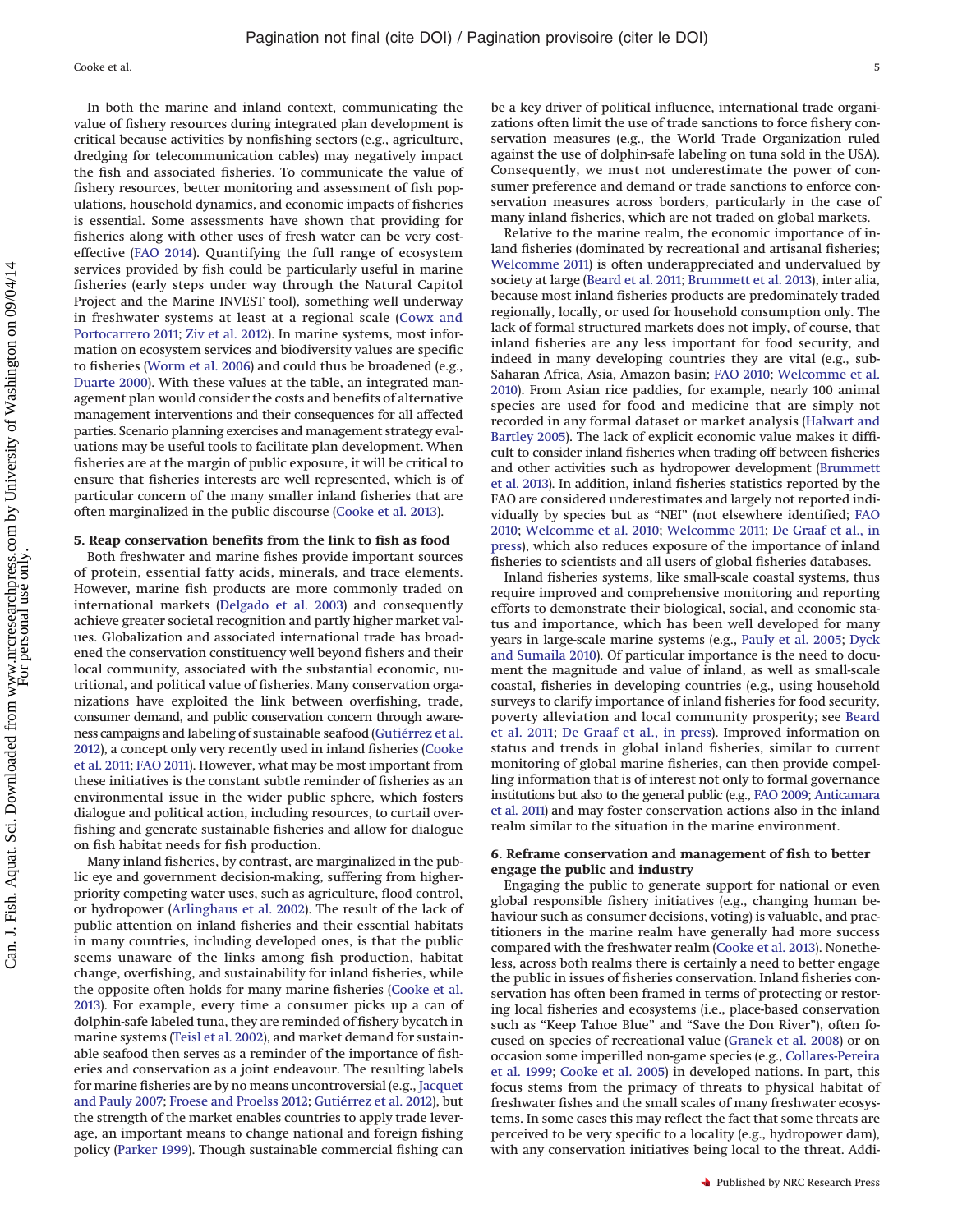Can. J. Fish. Aquat. Sci. Downloaded from www.nrcresearchpress.com by University of Washington on 09/04/14 Can. J. Fish. Aquat. Sci. Downloaded from www.nrcresearchpress.com by University of Washington on 09/04/14 For personal use only.

tionally, the focus on place-based approaches to conservation in inland fisheries may be related to the relative lack of iconic charismatic species among the threatened freshwater fishes or at least how these species have been marketed to the public [\(Cambray and](#page-6-49) [Pister 2002;](#page-6-49) [Monroe et al. 2009\)](#page-7-50). There are certainly some locally iconic species in freshwater realms (e.g., acipenserids or Mekong giant catfish (*Pangasianodon gigas*)) but few globally iconic ones. The locality-based focus of freshwater conservation creates inherent limits because it is difficult to get the wider society to care about places that are not part of their daily lives. By contrast, marine conservation outreach and public engagement has focused more on species-specific (e.g., charismatic bluefin tuna (*Thunnus thynnus*)), ecosystem-specific (e.g., coral reefs), or threat-specific (e.g., bycatch) examples, rather than on a discrete location, simply because most members of society in one way or another relate to these species (through food) or ecosystems (through tourism).

In this context, industry engagement is also relevant. Industry engagement in fisheries conservation has been strong in the marine realm, and there are many examples of how this engagement has led to positive environmental change [\(Johnson and van](#page-7-51) [Densen 2007\)](#page-7-51). The inland fishing community is engaged in conservation too [\(Arlinghaus 2006\)](#page-6-19), but the associated industry is small-scale and diffuse, and often there is little coordination among the different players or even intrasectoral conflict (e.g., between commercial and recreational interests; [Arlinghaus 2005\)](#page-5-2). For those working in freshwater systems, there is a need to learn from the many successes to engage the public and industry in fish conservation in the marine realm and work to engage stakeholders on more broad-scale issues to advance responsible inland fisheries at all management scales. Clearly, the approach is only functional if the increased awareness of the public and policy makers to conserve threatened fisheries resources results in a reduction in consumer demand for overfished species and (or) improved ecosystem management. Because many fish stocks of commercial or recreational value in fresh water are threatened predominately by nonfishing activities, such as habitat change [\(Welcomme et al. 2010\)](#page-7-47), these efforts could provide an immense boost to protect and restore the threatened fisheries. To that end, better cooperation of scientists and marketing experts is needed (e.g., how to use high-quality imagery of freshwater fish to promote conservation; [Monroe et al. 2009\)](#page-7-50) along with more effective extension efforts to link science to the public and policy makers in both realms.

#### **Synthesis and conclusion**

We contend that there are many ideas that can be shared between marine and freshwater realms to advance conservation and sustainability of global fisheries resources and thereby improve the food security and livelihoods of local communities. Our approach was based primarily on expert judgement and thus has several inherent limitations. For example, we generated our ideas recognizing the difficulty in achieving the task of harmonization and cross-fertilization in light of the sometimes striking differences in objectives, governance, and scales between marine and inland fisheries. However, so far many obvious lessons between realms have gone unnoticed, a limitation that we hope has been highlighted in our paper. For example, small-scale coastal marine fisheries are not unlike many inland fisheries in developing nations, and some inland industrial commercial fisheries (e.g., in the Laurentian Great Lakes or for Nile perch on Lake Victoria) are not unlike the marine industrial fisheries. Indeed, it is tempting to conflate "marine fisheries" with industrial-scale commercial fisheries and "inland fisheries" with small-scale artisanal or recreational fisheries. We recognize that there are some sectoral differences between the marine and freshwater realms, but that all fisheries types (commercial, recreational, artisanal, and subsistence) operate in each realm and that there is diversity in scale (i.e., small-scale to industrial-scale) within each realm. Hence, the ideas presented here are to be considered generalizations with some caveat that they may not apply to all contexts in either marine or inland fisheries.

There are successes that have already emerged as a result of sharing management concepts between realms as discussed here. However, cross-fertilization is not the norm, as the freshwater and marine science and management communities continue to participate in different conferences and publish in largely different journals. The way forward should include more mechanisms that would facilitate knowledge transfer and mobilization such as joint projects, conferences–workshops–symposia, books–papers, combined graduate student training curricula, exchange opportunities for practitioners to build capacity, and working groups that include members from both the marine and freshwater realms. In addition, there is need for changes to governance structures and institutions that deal with the two realms, ideally moving towards some that have jurisdictions that cross realms and actively consider opportunities to cross-fertilize. In some situations, changes to the scope of research institutes, including naming, is needed to facilitate change. Is it timely to have "Freshwater Ecology" in the name of an institute, such as the case with the Leibniz-Institute of Freshwater Ecology and Inland Fisheries, or could an altered name such as Leibniz-Institute of Aquatic Ecology and Fisheries Science offer more chances for cross-fertilization?

To conclude, many scientific advances occur at the interface between disciplines. The realms we discussed here have essentially become disciplines over time (marine fisheries science versus inland fisheries science), so efforts that result in crossfertilization of knowledge, theory, paradigms, governance, and practice (including management successes and failures) between realms could facilitate rapid changes that benefit aquatic ecosystems, fisheries resources, and the well-being of those that depend on fish or fishing products. Many other boundaries exist in fisheries and aquatic sciences and management that yield great opportunities for cross-fertilization of ideas (e.g., [Salomon et al.](#page-7-52) [2011\)](#page-7-52). Failure to exploit these interfaces and various inter- and multidisciplinary perspectives will potentially retard the advancement of science and management, impacting the future of the world's fisheries resources.

#### **Acknowledgements**

This contribution emerged from one of the themes (i.e., working across boundaries) covered by S.J.C. as part of the J.C. Stevenson Memorial Lectureship at the Canadian Conference for Fisheries Research in Windsor, Ontario, January 2013. S.J.C. is supported by the Canada Research Chairs Program and the Natural Sciences and Engineering Research Council of Canada. R.A. was funded by the Program on Social–Ecological Research by the German Federal Ministry for Education and Research (Besatzfisch, grant No. 01UU0907). We thank Nancy Leonard for comments on the manuscript and Keith Stamplecoskie and Robert Lennox for formatting it. The views expressed in this publication do not necessarily reflect the views or policies of the Food and Agriculture Organization of the United Nations.

#### <span id="page-5-1"></span>**References**

- Abell, R., Allan, J.D., and Lehner, B. 2007. Unlocking the potential of protected areas for freshwaters. Biol. Conserv. **134**: 48–63. doi[:10.1016/j.biocon.2006.08.](http://dx.doi.org/10.1016/j.biocon.2006.08.017) [017.](http://dx.doi.org/10.1016/j.biocon.2006.08.017)
- <span id="page-5-0"></span>Allan, J.D., Abell, R., Hogan, Z.E.B., Revenga, C., Taylor, B.W., Welcomme, R.L., and Winemiller, K. 2005. Overfishing of inland waters. BioScience, **55**: 1041– 1051. doi[:10.1641/0006-3568\(2005\)055\[1041:OOIW\]2.0.CO;2.](http://dx.doi.org/10.1641/0006-3568(2005)055%5B1041%3AOOIW%5D2.0.CO;2)
- <span id="page-5-3"></span>Anticamara, J.A., Watson, R., Gelchu, A., and Pauly, D. 2011. Global fishing effort (1950–2010): Trends, gaps, and implications. Fish. Res. **107**: 131–136. doi[:10.](http://dx.doi.org/10.1016/j.fishres.2010.10.016) [1016/j.fishres.2010.10.016.](http://dx.doi.org/10.1016/j.fishres.2010.10.016)
- <span id="page-5-2"></span>Arlinghaus, R. 2005. A conceptual framework to identify and understand con-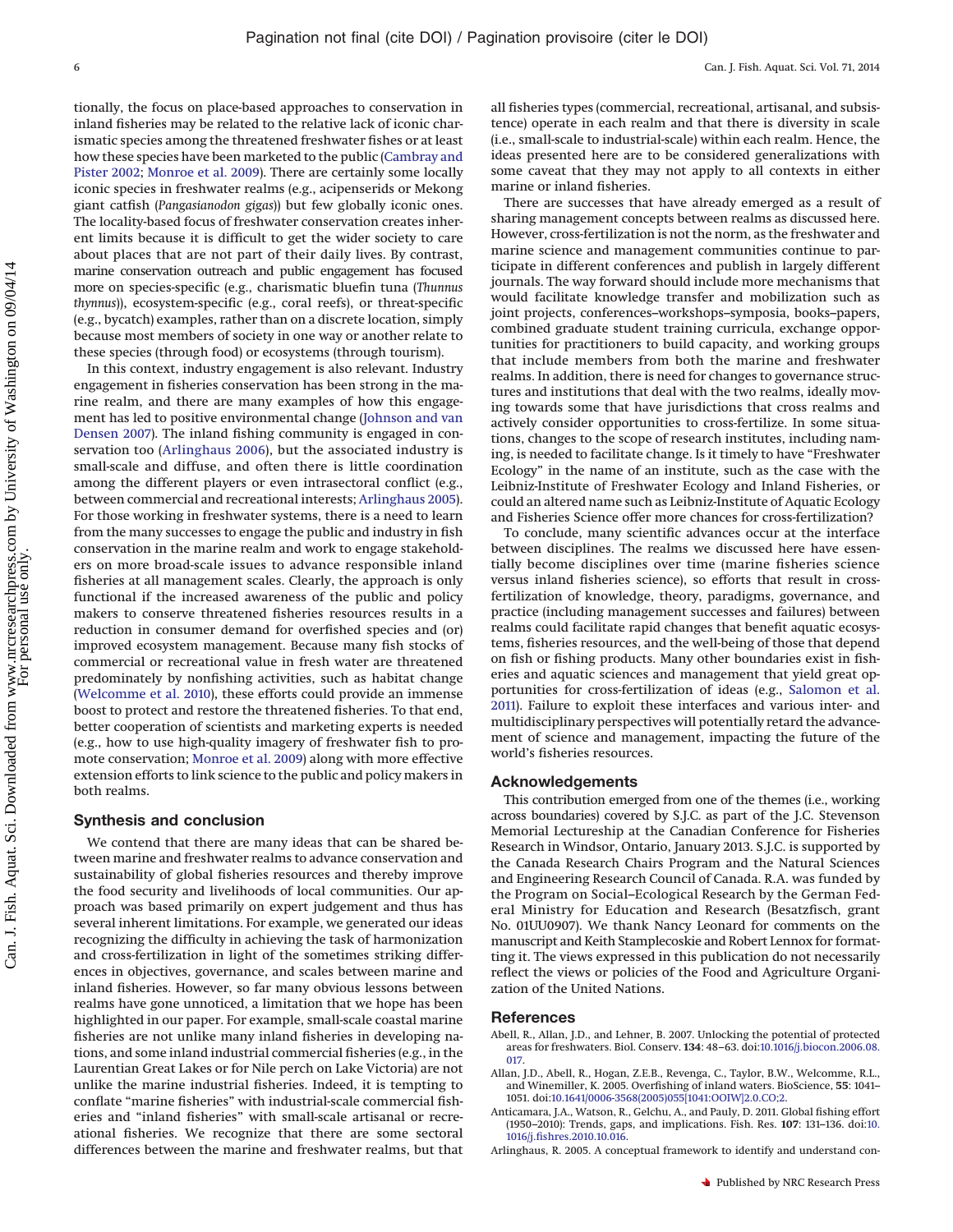flicts in recreational fisheries systems, with implications for sustainable management. Aquat. Res. Cult. Dev. **1**: 145–174. doi[:10.1079/ARC200511.](http://dx.doi.org/10.1079/ARC200511)

- <span id="page-6-19"></span>Arlinghaus, R. 2006. Overcoming human obstacles to conservation of recreational fishery resources, with emphasis on central Europe. Environ. Conserv. **33**: 46–59. doi[:10.1017/S0376892906002700.](http://dx.doi.org/10.1017/S0376892906002700)
- <span id="page-6-22"></span>Arlinghaus, R., Engelhardt, C., Sukhodolov, A., and Wolter, C. 2002. Fish recruitment in a canal with intensive navigation: implications for ecosystem management. J. Fish Biol. **61**: 1386–1402. doi[:10.1111/j.1095-8649.2002.tb02484.x.](http://dx.doi.org/10.1111/j.1095-8649.2002.tb02484.x)
- <span id="page-6-5"></span>Arlinghaus, R., Johnson, B.M., and Wolter, C. 2008. The past, present and future role of limnology in freshwater fisheries science. Int. Rev. Hydrobiol. **93**: 541–549. doi[:10.1002/iroh.200711047.](http://dx.doi.org/10.1002/iroh.200711047)
- <span id="page-6-3"></span>Arlinghaus, R., Hunt, L.M., Post, J.R., and Allen, M.S. 2014. Not fish not meat some guidance on how to study fisheries from an interdisciplinary perspective. *In* Future of fisheries: perspectives for emerging professionals. *Edited by* W.W. Taylor, A.J. Lynch, and N.J. Leonard. American Fisheries Society, Bethesda, Md. [In press.]
- <span id="page-6-9"></span>Bakun, A. 2006. Fronts and eddies as key structures in the habitat of marine fish larvae: opportunity, adaptive response and competitive advantage. Sci. Mar. **70**(S2): 105–122.
- <span id="page-6-41"></span>Beard, T.D., Jr., Arlinghaus, R., Cooke, S.J., McIntyre, P.B., De Silva, S., Bartley, D., and Cowx, I.G. 2011. Ecosystem approach to inland fisheries: research needs and implementation strategies. Biol. Lett. **7**: 481–483. doi[:10.1098/rsbl.2011.](http://dx.doi.org/10.1098/rsbl.2011.0046) [0046.](http://dx.doi.org/10.1098/rsbl.2011.0046) PMID[:21325307.](http://www.ncbi.nlm.nih.gov/pubmed/21325307)
- <span id="page-6-7"></span>Beck, M.W., Heck, K.L., Jr., Able, K.W., Childers, D.L., Eggleston, D.B., Gillanders, B.M., Halpern, B., Hays, C.G., Hoshino, K., Minello, T.J., Orth, R.J., Sheridan, P.F., and Weinstein, M.P. 2001. The identification, conservation, and management of estuarine and marine nurseries for fish and invertebrates. BioScience, **51**: 633–641. doi[:10.1641/0006-3568\(2001\)051\[0633:TICAMO\]](http://dx.doi.org/10.1641/0006-3568(2001)051%5B0633%3ATICAMO%5D2.0.CO;2) [2.0.CO;2.](http://dx.doi.org/10.1641/0006-3568(2001)051%5B0633%3ATICAMO%5D2.0.CO;2)
- <span id="page-6-10"></span>Benaka, L.R. 1999. Fish habitat: essential fish habitat and rehabilitation. American Fisheries Society, Bethesda, Md.
- <span id="page-6-29"></span>Benetti, D., Brand, L., Collins, J., Orhun, R., Benetti, A., O'Hanlon, B., Danylchuk, A., Alston, D., Rivera, J., and Cabarcas, A. 2006. Can offshore aquaculture of carnivorous fish be sustainable? World Aquac. **37**: 44–47.
- <span id="page-6-14"></span>Berkes, F., Hughes, T.P., Steneck, R.S., Wilson, J.A., Bellwood, D.R., Crona, B., Folke, C., Gunderson, L.H., Leslie, H.M., Norberg, J., Nyström, M., Olsson, P., Österblom, H., Scheffer, M., and Worm, B. 2006. Globalization, roving bandits, and marine resources. Science, **311**: 1557–1558. doi[:10.1126/science.](http://dx.doi.org/10.1126/science.1122804) [1122804.](http://dx.doi.org/10.1126/science.1122804) PMID[:16543444.](http://www.ncbi.nlm.nih.gov/pubmed/16543444)
- <span id="page-6-8"></span>Bortone, S.A. 2006. A perspective of artificial reef research: the past, present, and future. Bull. Mar. Sci. **78**: 1–8.
- <span id="page-6-18"></span>Botsford, L.W., Micheli, F., and Hastings, A. 2003. Principles for the design of marine reserves. Ecol. Appl. **13**: 25–31. doi[:10.1890/1051-0761\(2003\)013\[0025:](http://dx.doi.org/10.1890/1051-0761(2003)013%5B0025%3APFTDOM%5D2.0.CO;2) [PFTDOM\]2.0.CO;2.](http://dx.doi.org/10.1890/1051-0761(2003)013%5B0025%3APFTDOM%5D2.0.CO;2)
- <span id="page-6-1"></span>Boyer, E.L. 1990 Scholarship reconsidered: priorities of the professoriate. The Carnegie Foundation for the Advancement of Teaching, Princeton.
- <span id="page-6-42"></span>Brummett, R.E., Beveridge, M.C.M., and Cowx, I.G. 2013. Functional aquatic ecosystems, inland fisheries and the Millennium Development Goals. Fish Fish. **14**(3): 312–324. doi[:10.1111/j.1467-2979.2012.00470.x.](http://dx.doi.org/10.1111/j.1467-2979.2012.00470.x)
- <span id="page-6-25"></span>Caddy, J.F., and Cochrane, K.L. 2001. A review of fisheries management past and present and some future perspectives for the third millennium. Ocean Coast. Manage. **44**: 653–682. doi[:10.1016/S0964-5691\(01\)00074-6.](http://dx.doi.org/10.1016/S0964-5691(01)00074-6)
- <span id="page-6-24"></span>Caddy, J.F., and Mahon, R. 1995. Reference points for fisheries management. Vol. 374. Food and Agriculture Organization of the United Nations.
- <span id="page-6-49"></span>Cambray, J.A., and Pister, E.P. 2002. The role of scientists in creating public awareness for the conservation of fish species: African and American case studies. *In* Conservation of freshwater fishes: options for the future. *Edited by* M.J. Collares-Pereira, I.G. Cowx, and M.M. Coelho. Fishing News Books, Oxford, London. pp. 414–423.
- <span id="page-6-2"></span>Campbell, L.M. 2005. Overcoming obstacles to interdisciplinary research. Conserv. Biol. **19**: 574–577. doi[:10.1111/j.1523-1739.2005.00058.x.](http://dx.doi.org/10.1111/j.1523-1739.2005.00058.x)
- <span id="page-6-13"></span>Cinner, J.E., McClanahan, T.R., MacNeil, M.A., Graham, N.A., Daw, T.M., Mukminin, A., Feary, D.A., Rabearisoa, A.L., Wamukota, A., Jiddawi, N., Campbell, S.J., Baird, A.H., Januchowski-Hartley, F.A., Hamed, S., Lahari, R., Morove, T., and Kuange, J. 2012. Comanagement of coral reef social–ecological systems. Proc. Natl. Acad. Sci. **109**: 5219–5222. doi[:10.1073/pnas.1121215109.](http://dx.doi.org/10.1073/pnas.1121215109) PMID[:22431631.](http://www.ncbi.nlm.nih.gov/pubmed/22431631)
- <span id="page-6-27"></span><span id="page-6-11"></span>Clark, C.W. 1990. Mathematical bioeconomics. John Wiley, New York.
- Collares-Pereira, M.J., and Cowx, I.G. 2004. The role of catchment scale environmental management in freshwater fish conservation. Fish Manage. Ecol. **11**: 303–312. doi[:10.1111/j.1365-2400.2004.00392.x.](http://dx.doi.org/10.1111/j.1365-2400.2004.00392.x)
- <span id="page-6-47"></span>Collares-Pereira, M.J., Cowx, I.G., Rodrigues, J.A., Rogado, L., and da Costa, L.M. 1999. The status of *Anaecypris hispanica* in Portugal: problems of conserving a highly endangered Iberian fish. Biol. Conserv. **88**: 207–212. doi[:10.1016/S0006-](http://dx.doi.org/10.1016/S0006-3207(98)00103-7) [3207\(98\)00103-7.](http://dx.doi.org/10.1016/S0006-3207(98)00103-7)
- <span id="page-6-48"></span>Cooke, S.J., Bunt, C.M., Hamilton, S.J., Jennings, C.A., Pearson, M.P., Cooperman, M.S., and Markle, D.F. 2005. Threats, conservation strategies, and prognosis for suckers (Catostomidae) in North America: insights from regional case studies of a diverse family of non-game fishes. Biol. Conserv. **121**: 317–331. doi[:10.1016/j.biocon.2004.05.015.](http://dx.doi.org/10.1016/j.biocon.2004.05.015)
- <span id="page-6-38"></span>Cooke, S.J., Murchie, K.J., and Danylchuk, A.J. 2011. Sustainable "seafood" ecolabelling and initiatives in the context of inland fisheries: needs and

opportunities to increase food security and protect freshwater ecosystems. BioScience, **61**: 911–918. doi[:10.1525/bio.2011.61.11.10.](http://dx.doi.org/10.1525/bio.2011.61.11.10)

- <span id="page-6-35"></span>Cooke, S.J., Lapointe, N.W.R., Martins, E.G., Thiem, J.D., Raby, G.D., Taylor, M.K., Beard, T.D., Jr., and Cowx, I.G. 2013. Failure to engage the public in issues related to inland fishes and fisheries: strategies for building public and political will to promote meaningful conservation. J. Fish Biol. **83**: 997–1018. doi[:10.1111/jfb.12222.](http://dx.doi.org/10.1111/jfb.12222) PMID[:24090559.](http://www.ncbi.nlm.nih.gov/pubmed/24090559)
- <span id="page-6-23"></span>Cowx, I.G., and Portocarrero, A.M. 2011. Paradigm shifts in fish conservation: moving to the ecosystem services concept. J. Fish Biol. **79**: 1663–1680. doi[:10.](http://dx.doi.org/10.1111/j.1095-8649.2011.03144.x) [1111/j.1095-8649.2011.03144.x.](http://dx.doi.org/10.1111/j.1095-8649.2011.03144.x) PMID[:22136245.](http://www.ncbi.nlm.nih.gov/pubmed/22136245)
- <span id="page-6-6"></span>Cowx, I.G., and Welcomme, R.L. 1998. Rehabilitation of rivers for fish. Fishing News Books Ltd., UK.
- <span id="page-6-26"></span>Cowx, I.G., Arlinghaus, R., and Cooke, S.J. 2010. Harmonizing recreational fisheries and conservation objectives for aquatic biodiversity in inland waters. J. Fish Biol. **76**: 2194–2215. doi[:10.1111/j.1095-8649.2010.02686.x.](http://dx.doi.org/10.1111/j.1095-8649.2010.02686.x) PMID: [20557659.](http://www.ncbi.nlm.nih.gov/pubmed/20557659)
- <span id="page-6-16"></span>Cox, S.P., and Walters, C. 2002. Modeling exploitation in recreational fisheries and implications for effort management on British Columbia rainbow trout lakes. N. Am. J. Fish. Manage. **22**: 21–34. doi[:10.1577/1548-8675\(2002\)022<0021:](http://dx.doi.org/10.1577/1548-8675(2002)022%3C0021%3AMEIRFA%3E2.0.CO;2) [MEIRFA>2.0.CO;2.](http://dx.doi.org/10.1577/1548-8675(2002)022%3C0021%3AMEIRFA%3E2.0.CO;2)
- <span id="page-6-0"></span>Cummings, J.N., and Kiesler, S. 2005. Collaborative research across disciplinary and organizational boundaries. Soc. Stud. Sci. **35**: 703–722. doi[:10.1177/](http://dx.doi.org/10.1177/0306312705055535) [0306312705055535.](http://dx.doi.org/10.1177/0306312705055535)
- <span id="page-6-15"></span>Daedlow, K., Beckmann, V., and Arlinghaus, R. 2011. Assessing an adaptive cycle in a social system under external pressure to change: the importance of intergroup relations in recreational fisheries governance. Ecol. Soc. **16**: 3.
- <span id="page-6-43"></span>De Graaf, G., Bartley, D., Jorgensen, J., and Marmulla, G. In press. The scale of inland fisheries, can we do better? Alternative approaches for assessment. Fish Manage. Ecol. [online ahead of print.] doi[:10.1111/j.1365-2400.2011.00844.x.](http://dx.doi.org/10.1111/j.1365-2400.2011.00844.x)
- <span id="page-6-36"></span>Delgado, C.L., Wada, N., Rosegrant, M.W., Meijer, S., and Ahmed, M. 2003. Fish to 2020: supply and demand in changing global environments. International Food Policy Research Institute and WorldFish Center, Washington, D.C.
- <span id="page-6-34"></span>Duarte, C.M. 2000. Marine biodiversity and ecosystem services: an elusive link. J. Exp. Mar. Biol. Ecol. **250**: 117–131. doi[:10.1016/S0022-0981\(00\)00194-5.](http://dx.doi.org/10.1016/S0022-0981(00)00194-5) PMID: [10969166.](http://www.ncbi.nlm.nih.gov/pubmed/10969166)
- <span id="page-6-44"></span>Dyck, A.J., and Sumaila, U.R. 2010. Economic impact of ocean fish populations in the global fishery. J. Bioecon. **12**: 227–243. doi[:10.1007/s10818-010-9088-3.](http://dx.doi.org/10.1007/s10818-010-9088-3)
- <span id="page-6-30"></span>FAO. 2003. Fisheries Management. 2. The ecosystem approach to fisheries. FAO Technical Guidelines for Responsible Fisheries. No. 4. Suppl. 2. Food and Agriculture Organization of the United Nations, Rome.
- <span id="page-6-28"></span>FAO. 2006. State of World Fisheries and Aquaculture 2006. Food and Agriculture Organization of the United Nations, Rome.
- <span id="page-6-45"></span>FAO. 2009. Information and knowledge sharing. Food and Agriculture Organization of the United Nations Technical Guidelines for Responsible Fisheries No. 12, Rome.
- <span id="page-6-21"></span>FAO. 2010. What future for inland fisheries? *In* The state of world fisheries and aquaculture 2010. Food and Agriculture Organization of the United Nations, Rome. pp. 173–197.
- <span id="page-6-39"></span>FAO. 2011. Guidelines for the ecolabelling of fish and fishery products from inland capture fisheries. Food and Agriculture Organization of the United Nations, Rome.
- <span id="page-6-20"></span>FAO. 2012. Technical guidelines for recreational fisheries. Food and Agriculture Organization of the United Nations, Rome.
- <span id="page-6-4"></span>FAO. 2013. Reviewed strategic framework. *In* Food and Agriculture Organization of the United Nations Conference Document C 2013/7. Rome, Italy.
- <span id="page-6-33"></span>FAO. 2014. Management of inland waters for fish: a cross-sectoral and multidisciplinary approach. *In* The state of world fisheries and aquaculture 2014. Food and Agriculture Organization of the United Nations, Rome. pp. 116–120.
- <span id="page-6-31"></span>Forst, M.F. 2009. The convergence of Integrated Coastal Zone Management and the ecosystems approach. Ocean Coast. Manage. **52**: 294–306. doi[:10.1016/j.](http://dx.doi.org/10.1016/j.ocecoaman.2009.03.007) [ocecoaman.2009.03.007.](http://dx.doi.org/10.1016/j.ocecoaman.2009.03.007)
- <span id="page-6-40"></span>Froese, R., and Proelss, A. 2012. Evaluation and legal assessment of certified seafood. Mar. Pol. **36**: 1284–1289. doi[:10.1016/j.marpol.2012.03.017.](http://dx.doi.org/10.1016/j.marpol.2012.03.017)
- <span id="page-6-32"></span>Garcia, L.E. 2008. Integrated water resources management: a "small"step for conceptualists, a giant step for practitioners. Water Res. Dev. **24**: 23–36. doi[:10.1080/07900620701723141.](http://dx.doi.org/10.1080/07900620701723141)
- <span id="page-6-46"></span>Granek, E.F., Madin, E.M.P., Brown, M.A., Figueira, W., Cameron, D.S., Hogan, Z., Kristianson, G., de Villiers, P., Williams, J.E., Post, J., Zahn, S., and Arlinghaus, R. 2008. Engaging recreational fishers in management and con-servation: global case studies. Conserv. Biol. **22**: 1125–1134. doi[:10.1111/j.1523-](http://dx.doi.org/10.1111/j.1523-1739.2008.00977.x) [1739.2008.00977.x.](http://dx.doi.org/10.1111/j.1523-1739.2008.00977.x) PMID[:18637911.](http://www.ncbi.nlm.nih.gov/pubmed/18637911)
- <span id="page-6-12"></span>Gutiérrez, N.L., Hilborn, R., and Defeo, O. 2011. Leadership, social capital and incentives promote successful fisheries. Nature, **470**: 386–389. doi[:10.1038/](http://dx.doi.org/10.1038/nature09689) [nature09689.](http://dx.doi.org/10.1038/nature09689) PMID[:21209616.](http://www.ncbi.nlm.nih.gov/pubmed/21209616)
- <span id="page-6-37"></span>Gutiérrez, N.L., Valencia, S.R., Branch, T.A., Agnew, D.J., Baum, J.K., Bianchi, P.L., Cornejo-Donoso, J., Costello, C., Defeo, O., Essington, T.E., Hilborn, R., Hoggarth, D.D., Larsen, A.E., Ninnes, C., Sainsbury, K., Selden, R.L., Sistla, S., Smith, A.D.M., Stern-Pirlot, A., Teck, S.J., Thorson, J.T., and Williams, N.E. 2012. Eco-label conveys reliable information on fish stock health to seafood consumers. PLoS ONE, **7**(8): e43765. doi[:10.1371/journal.pone.0043765.](http://dx.doi.org/10.1371/journal.pone.0043765) PMID: [22928029.](http://www.ncbi.nlm.nih.gov/pubmed/22928029)
- <span id="page-6-17"></span>Halpern, B.S. 2003. The impact of marine reserves: do reserves work and does reserve size matter? Ecol. Appl. **13**: 117–137. doi[:10.1890/1051-0761\(2003\)013](http://dx.doi.org/10.1890/1051-0761(2003)013%5B0117%3ATIOMRD%5D2.0.CO;2) [\[0117:TIOMRD\]2.0.CO;2.](http://dx.doi.org/10.1890/1051-0761(2003)013%5B0117%3ATIOMRD%5D2.0.CO;2)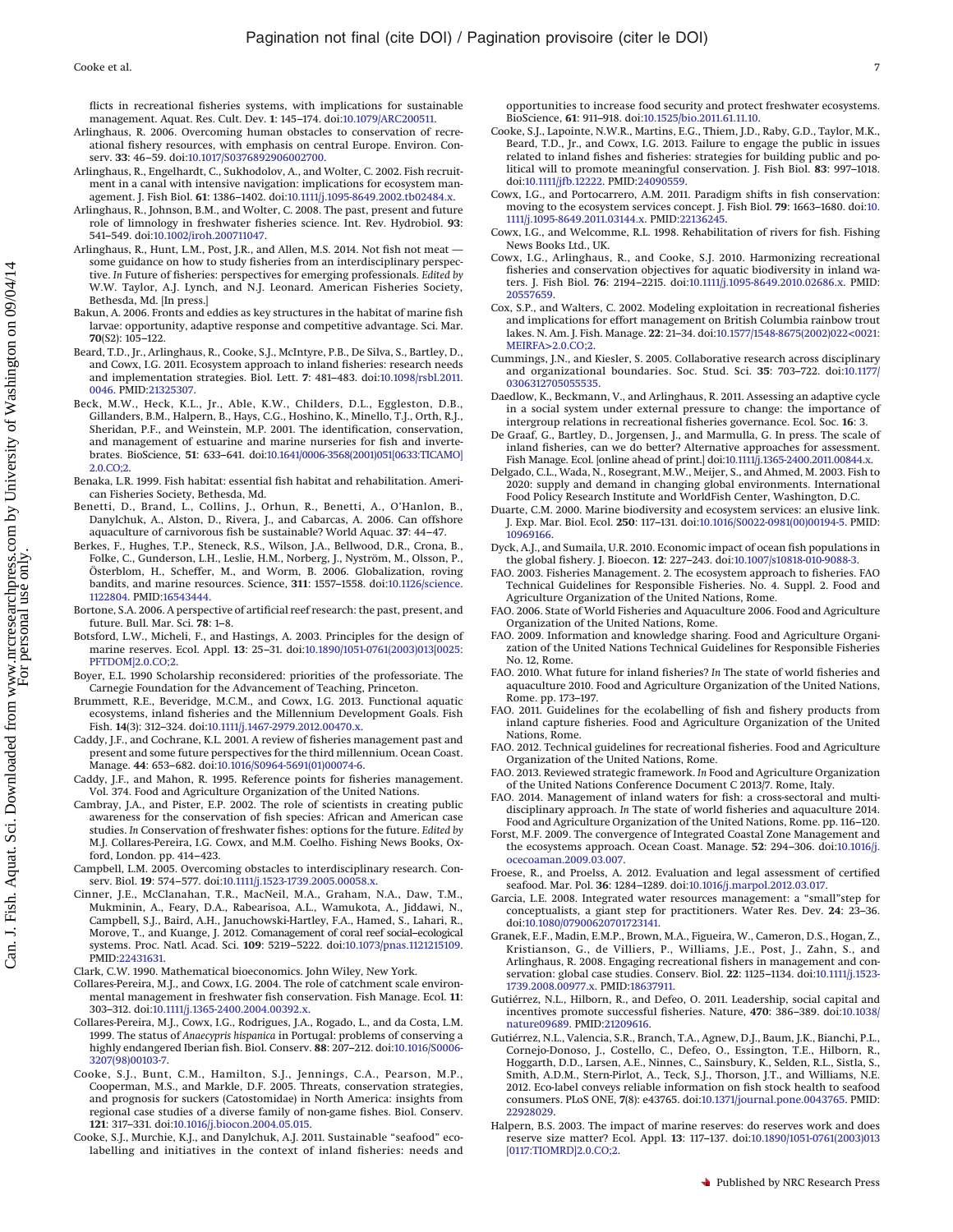- <span id="page-7-35"></span>Halpern, B.S., Walbridge, S., Selkoe, K.A., Kappel, C.V., Micheli, F., D'Agrosa, C., Bruno, J.F., Casey, K.S., Ebert, C., Fox, H.E., Fujita, R., Heinemann, D., Lenihan, H.S., Madin, E.M., Perry, M.T., Selig, E.R., Spalding, M., Steneck, R., and Watson, R. 2008. A global map of human impact on marine ecosystems. Science, **319**: 948–952. doi[:10.1126/science.1149345.](http://dx.doi.org/10.1126/science.1149345) PMID[:18276889.](http://www.ncbi.nlm.nih.gov/pubmed/18276889)
- <span id="page-7-48"></span>Halwart, M., and Bartley, D. 2005. Aquatic biodiversity in rice-based ecosystems. Studies and reports from Cambodia, China, Lao PDR and Viet Nam. FAO, Rome. [CD-ROM].
- <span id="page-7-31"></span>Hansen, M.J., Staggs, M.D., and Hoff, M.H. 1991. Derivation of safety factors for setting harvest quotas on adult walleyes from past estimates of abundance. Trans. Am. Fish Soc. **120**: 620–628. doi[:10.1577/1548-8659\(1991\)120<0620:](http://dx.doi.org/10.1577/1548-8659(1991)120%3C0620%3ADOSFFS%3E2.3.CO;2) [DOSFFS>2.3.CO;2.](http://dx.doi.org/10.1577/1548-8659(1991)120%3C0620%3ADOSFFS%3E2.3.CO;2)
- <span id="page-7-32"></span>Hansen, M.J., Beard, T.D., Jr., and Hewett, S.W. 2000. Catch rates and catchability of walleyes in angling and spearing fisheries in northern Wisconsin lakes. N. Am. J. Fish Manage. **20**: 109–118. doi[:10.1577/1548-8675\(2000\)020<0109:](http://dx.doi.org/10.1577/1548-8675(2000)020%3C0109%3ACRACOW%3E2.0.CO;2) [CRACOW>2.0.CO;2.](http://dx.doi.org/10.1577/1548-8675(2000)020%3C0109%3ACRACOW%3E2.0.CO;2)
- <span id="page-7-17"></span>Hardin, G. 1968. The tragedy of the commons. Science, **162**: 1243–1248. doi[:10.](http://dx.doi.org/10.1126/science.162.3859.1243) [1126/science.162.3859.1243.](http://dx.doi.org/10.1126/science.162.3859.1243) PMID[:5699198.](http://www.ncbi.nlm.nih.gov/pubmed/5699198)
- <span id="page-7-39"></span>Heathcote, W. 1998. Integrated watershed management: principles and practice. Wiley, New York.
- <span id="page-7-16"></span>Hobbs, R.J., and Harris, J.A. 2001. Restoration ecology: repairing the Earth's ecosystems in the new millennium. Restor. Ecol. **9**: 239–246. doi[:10.1046/j.](http://dx.doi.org/10.1046/j.1526-100x.2001.009002239.x) [1526-100x.2001.009002239.x.](http://dx.doi.org/10.1046/j.1526-100x.2001.009002239.x)
- <span id="page-7-44"></span>Jacquet, J.L., and Pauly, D. 2007. The rise of seafood awareness campaigns in an era of collapsing fisheries. Mar. Pol. **31**: 308–313. doi[:10.1016/j.marpol.2006.](http://dx.doi.org/10.1016/j.marpol.2006.09.003) [09.003.](http://dx.doi.org/10.1016/j.marpol.2006.09.003)
- <span id="page-7-38"></span>Jennings, S. 2004. The ecosystem approach to fishery management: a significant step towards sustainable use of the marine environment. Mar. Ecol. Prog. Ser. **274**: 279–282.
- <span id="page-7-11"></span>Jennings, S., and Kaiser, M.J. 1998. The effects of fishing on marine ecosystems. Adv. Mar. Biol. **34**: 201–350. doi[:10.1016/S0065-2881\(08\)60212-6.](http://dx.doi.org/10.1016/S0065-2881(08)60212-6)
- <span id="page-7-51"></span>Johnson, T.R., and van Densen, W.L.T. 2007. Benefits and organization of cooperative research for fisheries management. ICES J. Mar. Sci. **64**: 834–840. doi[:10.1093/icesjms/fsm014.](http://dx.doi.org/10.1093/icesjms/fsm014)
- <span id="page-7-30"></span>Johnston, F.D., Arlinghaus, R., and Dieckmann, U. 2010. Diversity and complexity of angler behaviour drive socially optimal input and output regulations in a bioeconomic recreational-fisheries model. Can. J. Fish Aquat. Sci. **67**(9): 1507–1531. doi[:10.1139/F10-046.](http://dx.doi.org/10.1139/F10-046)
- <span id="page-7-24"></span>Kenchington, R.A., and Day, J.C. 2011. Zoning, a fundamental cornerstone of effective Marine Spatial Planning: lessons learnt from the Great Barrier Reef, Australia. J. Coast. Conserv. **15**: 271–278. doi[:10.1007/s11852-011-0147-2.](http://dx.doi.org/10.1007/s11852-011-0147-2)
- <span id="page-7-23"></span>Klein, C.J., Chan, A., Kircher, L., Cundiff, A.J., Gardner, N., Hrovat, Y., Scholz, A., Kendall, B.E., and Airamé, S. 2008. Striking a balance between biodiversity conservation and socioeconomic viability in the design of marine protected areas. Conserv. Biol. **22**: 691–700. doi[:10.1111/j.1523-1739.2008.00896.x.](http://dx.doi.org/10.1111/j.1523-1739.2008.00896.x) PMID: [18325043.](http://www.ncbi.nlm.nih.gov/pubmed/18325043)
- <span id="page-7-2"></span>Klein, J.T. 1990. Interdisciplinarity: history, theory, and practice. Wayne State University Press.
- <span id="page-7-1"></span>Landy, F.J. 1986. Stamp collecting versus science: validation as hypothesis testing. Am. Psychol. **41**: 1183–1192. doi[:10.1037/0003-066X.41.11.1183.](http://dx.doi.org/10.1037/0003-066X.41.11.1183)
- <span id="page-7-4"></span>Lapointe, N.W.R., Cooke, S.J., Imhof, J.G., Boisclair, D., Casselman, J.M., Curry, R.A., Langer, O.E., McLaughlin, R.L., Minns, C.K., Post, J.R., Power, M., Rasmussen, J.B., Reynolds, J.D., Richardson, J.S., and Tonn, W.M. 2014. Principles for ensuring healthy and productive freshwater ecosystems that support sustainable fisheries. Environ. Rev. **22**(2): 110–134. doi[:10.1139/er-](http://dx.doi.org/10.1139/er-2013-0038)[2013-0038.](http://dx.doi.org/10.1139/er-2013-0038)
- <span id="page-7-27"></span>Lawrence, D.J., Larson, E.R., Liermann, C.A.R., Mims, M.C., Pool, T.K., and Olden, J.D. 2011. National parks as protected areas for U.S. freshwater fish diversity. Conserv. Lett. **4**: 364–371. doi[:10.1111/j.1755-263X.2011.00185.x.](http://dx.doi.org/10.1111/j.1755-263X.2011.00185.x)
- <span id="page-7-37"></span>Link, J.S. 2002. What does ecosystem-based fisheries management mean? Fisheries, **27**: 18–21.
- <span id="page-7-33"></span>Mace, P.M. 1994. Relationships between common biological reference points used as thresholds and targets of fisheries management strategies. Can. J. Fish. Aquat. Sci. **51**(1): 110–122. doi[:10.1139/f94-013.](http://dx.doi.org/10.1139/f94-013)
- <span id="page-7-12"></span>Manderson, J., Palamara, L., Kohut, J., and Oliver, M.J. 2011. Ocean observatory data are useful for regional habitat modeling of species with different vertical habitat preferences. Mar. Ecol. Progr. Ser. **438**: 1–17. doi[:10.3354/](http://dx.doi.org/10.3354/meps09308) [meps09308.](http://dx.doi.org/10.3354/meps09308)
- <span id="page-7-20"></span>Melnychuk, M.C., Essington, T.E., Branch, T.A., Heppell, S.S., Jensen, O.P., Link, J.S., Martell, S.J.D., Parma, A.M., Pope, J.G., and Smith, A.D.M. 2012. Can catch share fisheries better track management targets? Fish Fish. **13**: 267– 290. doi[:10.1111/j.1467-2979.2011.00429.x.](http://dx.doi.org/10.1111/j.1467-2979.2011.00429.x)
- <span id="page-7-6"></span>Minns, C.K. 2001. Science for freshwater fish habitat management in Canada: current status and future prospects. Aquat. Ecosyst. Health Manage. **4**: 423– 436. doi[:10.1080/146349801317276099.](http://dx.doi.org/10.1080/146349801317276099)
- <span id="page-7-5"></span>Minns, C.K., Kelso, J.R.M., and Randall, R.G. 1996. Detecting the response of fish to habitat alterations in freshwater ecosystems. Can. J. Fish. Aquat. Sci. **53**(S1): 403–414. doi[:10.1139/f95-262.](http://dx.doi.org/10.1139/f95-262)
- <span id="page-7-50"></span>Monroe, J.B., Baxter, C.V., Olden, J.D., and Angermeier, P.L. 2009. Freshwaters in the public eye: understanding the role of images and media in aquatic conservation. Fisheries, **34**: 581–585. doi[:10.1577/1548-8446-34.12.581.](http://dx.doi.org/10.1577/1548-8446-34.12.581)

<span id="page-7-18"></span>Ostrom, E., Burger, J., Field, C.B., Norgaard, R.B., and Policansky, D. 1999. Revis-

iting the commons: local lessons, global challenges. Science, **284**: 278–282. doi[:10.1126/science.284.5412.278.](http://dx.doi.org/10.1126/science.284.5412.278) PMID[:10195886.](http://www.ncbi.nlm.nih.gov/pubmed/10195886)

- <span id="page-7-13"></span>Palamara, L., Manderson, J., Kohut, J., Oliver, M.J., Gray, S., and Goff, J. 2012. Improving habitat models by incorporating pelagic measurements from coastal ocean observatories. Mar. Ecol. Prog. Ser. **447**: 15–30. doi[:10.3354/](http://dx.doi.org/10.3354/meps09496) [meps09496.](http://dx.doi.org/10.3354/meps09496)
- <span id="page-7-14"></span>Paling, E.I., Fonseca, M., van Katwijk, M.M., and van Keulen, M. 2009. Seagrass restoration. *In* Coastal wetlands: an integrated ecosystems approach. *Edited by* G.M.E. Perillo, E. Wolanski, D.R. Cahoon, and M. Brinson. Elsevier, Amsterdam. pp. 687–713.
- <span id="page-7-45"></span>Parker, R.W. 1999. The use and abuse of trade leverage to protect the global commons: what we can learn from the tuna-dolphin conflict. Georgetown Intl. Environ. Law Rev. **12**: 73–74.
- <span id="page-7-49"></span>Pauly, D., Watson, R., and Alder, J. 2005. Global trends in world fisheries: impacts on marine ecosystems and food security. Philos. Trans. R. Soc. B Biol. Sci. **360**: 5–12. doi[:10.1098/rstb.2004.1574.](http://dx.doi.org/10.1098/rstb.2004.1574)
- <span id="page-7-36"></span>Pelc, R., and Fujita, R. 2002. Renewable energy from the ocean. Mar. Pol. **26**: 471–479. doi[:10.1016/S0308-597X\(02\)00045-3.](http://dx.doi.org/10.1016/S0308-597X(02)00045-3)
- <span id="page-7-9"></span>Peterson, C.H., Summerson, H.C., Thomson, E., Lenihan, H.S., Grabowski, J., Manning, L., Micheli, F., and Johnson, G. 2000. Synthesis of linkages between benthic and fish communities as key to protecting essential fish habitat. Bull. Mar. Sci. **66**: 759–774.
- <span id="page-7-19"></span>Post, J.R., Sullivan, M., Cox, S., Lester, N.P., Walters, C.J., Parkinson, E.A., Paul, A.J., Jackson, L., and Shuter, B.J. 2002. Canada's recreational fisheries: the invisible collapse? Fisheries, **27**: 6–17. doi[:10.1577/1548-8446\(2002\)027](http://dx.doi.org/10.1577/1548-8446(2002)027%3C0006%3ACRF%3E2.0.CO;2) [<0006:CRF>2.0.CO;2.](http://dx.doi.org/10.1577/1548-8446(2002)027%3C0006%3ACRF%3E2.0.CO;2)
- <span id="page-7-0"></span>Quinn, J.F., and Dunham, A.E. 1983. On hypothesis testing in ecology and evolution. Am. Nat. **122**: 602–617. doi[:10.1086/284161.](http://dx.doi.org/10.1086/284161)
- <span id="page-7-28"></span>Quinn, T.J., and Deriso, R.B. 1999. Quantitative fish dynamics. Oxford University Press, New York.
- <span id="page-7-22"></span>Rassweiler, A., Costello, C., and Siegel, D.A. 2012. Marine protected areas and the value of spatially optimized fishery management. Proc. Natl. Acad. Sci. **109**: 11884–11889. doi[:10.1073/pnas.1116193109.](http://dx.doi.org/10.1073/pnas.1116193109) PMID[:22753469.](http://www.ncbi.nlm.nih.gov/pubmed/22753469)
- <span id="page-7-3"></span>Repko, A.F. 2008. Interdisciplinary research: process and theory. Sage Publications, USA.
- <span id="page-7-34"></span>Richter, B.D., Braun, D.P., Mendelson, M.A., and Master, L.L. 1997. Threats to imperiled freshwater fauna. Conserv. Biol. **11**: 1081–1093. doi[:10.1046/j.1523-](http://dx.doi.org/10.1046/j.1523-1739.1997.96236.x) [1739.1997.96236.x.](http://dx.doi.org/10.1046/j.1523-1739.1997.96236.x)
- <span id="page-7-7"></span>Roni, P., Hanson, K., and Beechie, T. 2008. Global review of the physical and biological effectiveness of stream habitat rehabilitation techniques. N. Am. J. Fish Manage. **28**: 856–890. doi[:10.1577/M06-169.1.](http://dx.doi.org/10.1577/M06-169.1)
- <span id="page-7-10"></span>Rosenberg, A., Bigford, T.E., Leathery, S., Hill, R.L., and Bickers, K. 2000. Ecosystem approaches to fishery management through essential fish habitat. Bull. Mar. Sci. **66**: 535–542.
- <span id="page-7-52"></span>Salomon, A.K., Gaichas, S., Jensen, O.P., Agostini, V.N., Sloan, N.A., Rice, J., McClanahan, T., Fujita, T., Ruckelshaus, M., Levin, P., Dulvy, N.K., and Babcock, B.A. 2011. Bridging the divide between fisheries and marine conservation science. Bull. Mar. Sci. **87**: 251–274. doi[:10.5343/bms.2010.1089.](http://dx.doi.org/10.5343/bms.2010.1089)
- <span id="page-7-26"></span>Saunders, D.L., Meeuwig, J.J., and Vincent, A.C.J. 2002. Freshwater protected areas: strategies for conservation. Conserv. Biol. **16**: 30–41. doi[:10.1046/j.1523-](http://dx.doi.org/10.1046/j.1523-1739.2002.99562.x) [1739.2002.99562.x.](http://dx.doi.org/10.1046/j.1523-1739.2002.99562.x)
- <span id="page-7-40"></span>Spence, B.C., Lomnicky, G.A., Hughes, R.M., and Novitzki, R.P. 1996. An ecosystem approach to salmonid conservation. ManTech Environmental Research Services Corp., Corvallis, Ore.
- <span id="page-7-15"></span>Stewart, G.B., Bayliss, H.R., Showler, D.A., Sutherland, W.J., and Pullin, A.S. 2009. Effectiveness of engineered in-stream structure mitigation measures to increase salmonid abundance: a systematic review. Ecol. Appl. **19**: 931–941. doi[:10.1890/07-1311.1.](http://dx.doi.org/10.1890/07-1311.1) PMID[:19544735.](http://www.ncbi.nlm.nih.gov/pubmed/19544735)
- <span id="page-7-21"></span>Stewart, R.R., Ball, I.R., and Possingham, H.P. 2007. The effect of incremental reserve design and changing reservation goals on the long-term efficiency of reserve systems. Conserv. Biol. **21**: 346–354. doi[:10.1111/j.1523-1739.2006.](http://dx.doi.org/10.1111/j.1523-1739.2006.00618.x) [00618.x.](http://dx.doi.org/10.1111/j.1523-1739.2006.00618.x) PMID[:17391185.](http://www.ncbi.nlm.nih.gov/pubmed/17391185)
- <span id="page-7-25"></span>Suski, C.D., and Cooke, S.J. 2007. Conservation of aquatic resources through the use of freshwater protected areas: opportunities and challenges. Biodivers. Conserv. **16**: 2015–2029. doi[:10.1007/s10531-006-9060-7.](http://dx.doi.org/10.1007/s10531-006-9060-7)
- <span id="page-7-43"></span>Teisl, M.F., Roe, B., and Hicks, R. 2002. Can eco-labels tune a market? Evidence from dolphin safe labeling of canned tuna. J. Environ. Econ. Manage. **43**: 339–359.
- <span id="page-7-29"></span>Thorson, J.T., Branch, T.A., and Jensen, O.P. 2012. Using model-based inference to evaluate global fisheries status from landings, location, and life history data. Can. J. Fish. Aquat. Sci. **69**(4): 645–655. doi[:10.1139/f2012-016.](http://dx.doi.org/10.1139/f2012-016)
- <span id="page-7-41"></span>Vallentyne, J.R., and Beeton, A.M. 1988. The "ecosystem" approach to managing human uses and abuses of natural resources in the Great Lakes Basin. Environ. Conserv. **15**: 58–62. doi[:10.1017/S0376892900028460.](http://dx.doi.org/10.1017/S0376892900028460)
- <span id="page-7-8"></span>Welcomme, R.L. 2001. Inland fisheries: ecology and management. Blackwell Science, Oxford.
- <span id="page-7-46"></span>Welcomme, R.L. 2011. An overview of global catch statistics for inland fish. ICES J. Mar. Sci. **68**: 1751–1756. doi[:10.1093/icesjms/fsr035.](http://dx.doi.org/10.1093/icesjms/fsr035)
- <span id="page-7-47"></span>Welcomme, R.L., Cowx, I.G., Coates, D., Béné, C., Funge-Smith, S., Halls, A., and Lorenzen, K. 2010. Inland capture fisheries. Philos. Trans. R. Soc. B Biol. Sci. **1554**: 2881–2896. doi[:10.1098/rstb.2010.0168.](http://dx.doi.org/10.1098/rstb.2010.0168)
- <span id="page-7-42"></span>Worm, B., Barbier, E.B., Beaumont, N., Duffy, J.E., Folke, C., Halpern, B.S., Jackson, J.B.C., Lotze, H.K., Micheli, F., Palumbi, S.R., Sala, E., Selkoe, K.A.,